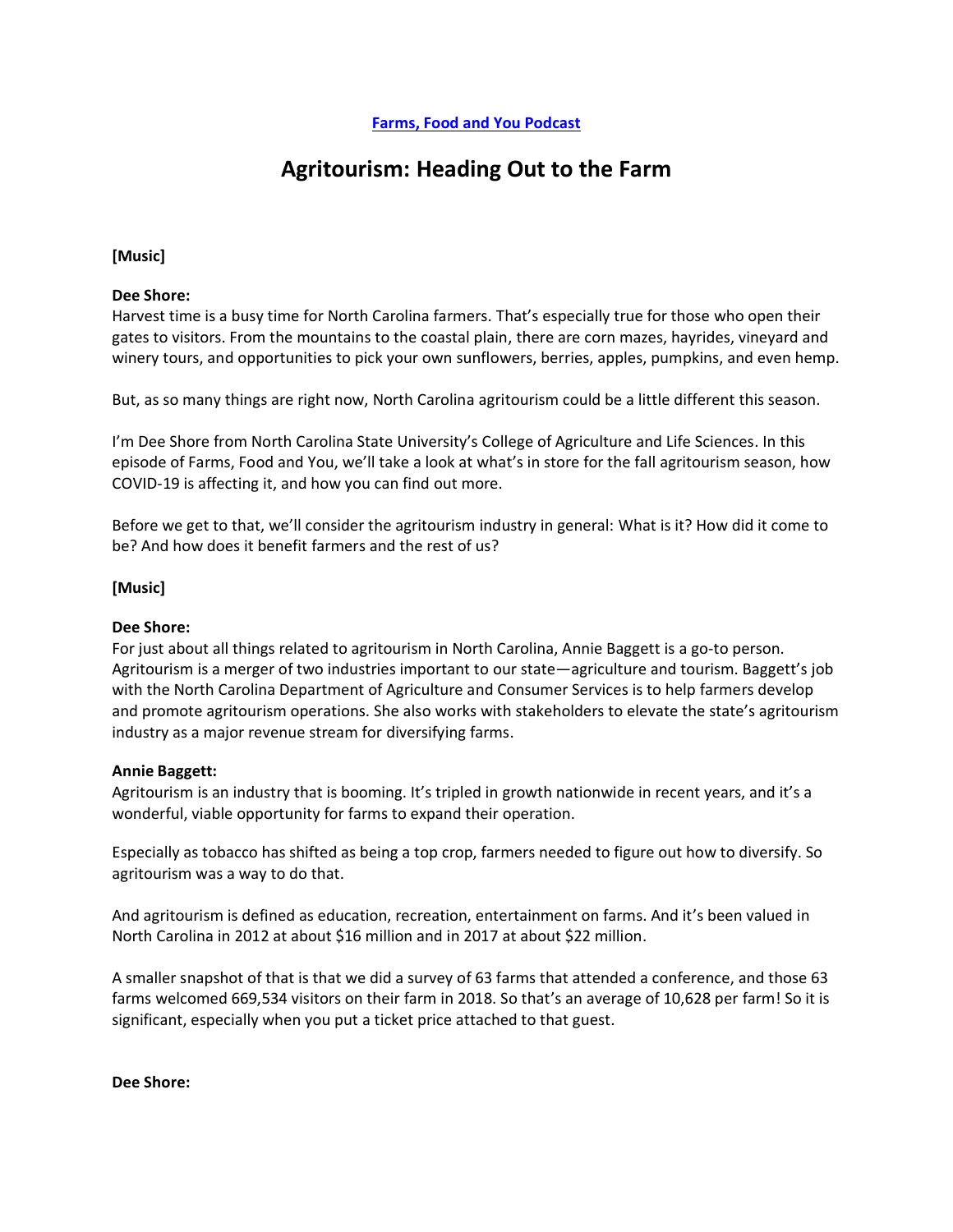While the agritourism industry is growing quickly, the concept isn't new to American farmers. Carla Barbieri, an extension tourism specialist and professor at North Carolina State University, points to early dude ranches in Texas in the 1800s and to trips that city dwellers have long made to visit their country relatives for recreation and relaxation.

## **Carla Barbieri:**

The concept of agritourism is not new. What is new is how farmers are capitalizing on that as another form of enterprise. So 20, 30, 100 years ago, when we visited a relative to stay in their farm, it was for free. We used to have that recreation service, just free of charge.

Now what we see is there are some functions that farmers provide to society that we were not used to pay for them. And we should. That is the new, modern era of agritourism when we are trying to capitalize to pay back the farmers who contribute in many ways to society for the recreational value that they provide to us.

## **Dee Shore:**

Barbieri is quick to note that agritourism's benefits extend well beyond the farmer's wallet.

## **Carla Barbieri:**

Agritourism can help to employ the next generation of family members in the farm. Succession—it's very difficult in agriculture. But if the farmer decides to diversify their operations, and assign, let's say, for example, the actual agricultural production to the daughter and maybe the agritourism to the son, or vice versa, they are allowing for them to have a good paid job on the farm. And many times that happens to the spouse, too.

And if we think more broadly in society, during the peak agritourism seasons, farmers need to hire seasonal employees to help with an influx of visitors. Maybe they will need a part-time employee for cashier or for tending the crops or for doing the tours. And so on.

#### **Dee Shore:**

Agritourism also helps protect important cultural resources, Barbieri says. Many North Carolina farms that are open to tourists have rich histories, stretching back 100 or 200 years or more. And agritourism farms also have environmental benefits.

#### **Carla Barbieri:**

In one of the studies that we conducted, we found that farmers engaging in agritourism, they have more plants on their farms, because the flowers are beautiful. By protecting wild plants and wildflowers, then you also help to perpetuate other natural cycles.

#### **Dee Shore:**

Another plus for agritourism: It helps educate people of all ages about the critical contributions agriculture makes to our world every day.

Martha Mobley is an agricultural extension agent in Franklin County who occasionally uses her farm as a teaching tool. It's something that her mother had made a priority.

#### **Martha Mobley:**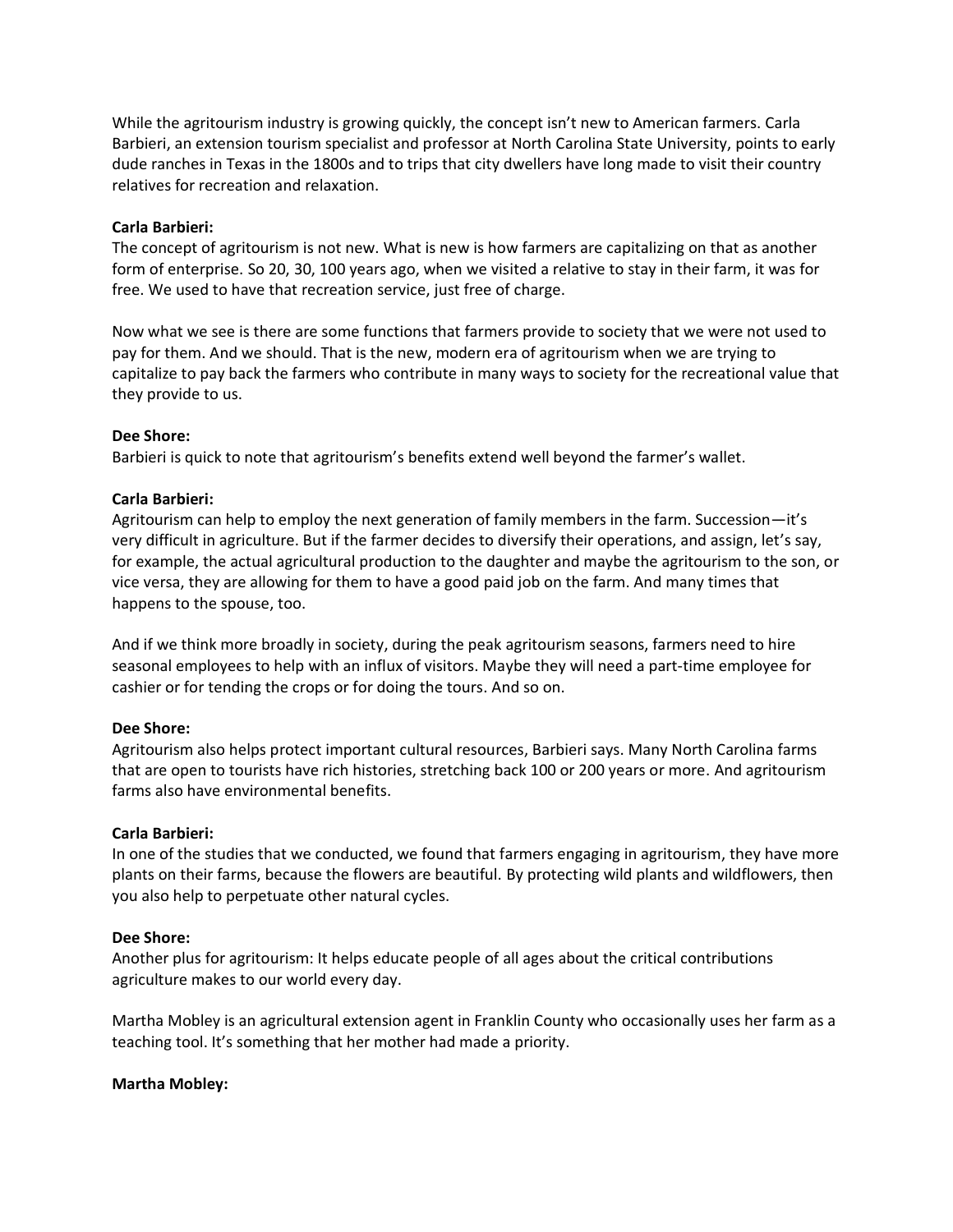My late mother was a home economics teacher, and when she retired in the early nineties, she had a lot of school groups to come to our family farm and buy some of our pumpkins and then visit the farm animals. And my mother's one question for these children was, 'Where does your food come from? Where do your clothes come from?' So that was one of the questions that she would always ask these little preschoolers, and they would have to repeat back, 'On the farm.'

'It does not come from the back of the grocery store. This is where the wool is produced off of the sheep. This is where the cotton is produced and how this cotton is turned into these blue jeans that we're wearing, or this cotton shirt.'

Especially today, as years go by, we are more detached—these families, these children, the parents from agriculture.

## **Dee Shore:**

While education is one of the main benefits some farmers see in agritourism, that benefit won't be fully realized this fall. With so many students in North Carolina studying remotely because of COVID-19, the demand for school tours has disappeared.

Some fall festivals related to agriculture—like the State Fair—have been cancelled, and others, like Hendersonville's Apple Festival, were changed dramatically. Instead of bringing thousands of visitors into downtown Hendersonville, Apple Festival organizers encouraged the public to take advantage of pick-your-own and other opportunities available on local farms.

In all likelihood, the pandemic will also take a toll on other agritourism offerings. On September 1, Governor Roy Cooper loosened restrictions related to gatherings. Under Phase 2.5, outdoor playgrounds can operate at 30% capacity and gathering limits were raised from 10 to 25 people indoors and from 25 to 50 people outdoors.

As this podcast was being developed, the state agriculture department was working to gain clarification on how the guidelines would affect fall agritourism activities and planned to share that information with farmers as soon as possible.

Across the state, farmers who offer hayrides, corn mazes and other fall farm activities are sitting on multiple plans, ready to execute those that fit the governor's guidelines.

Tina Gross, of Gross Farms in Lee County, is among them. Her farm is more than a century old, and it includes over 1,700 acres of row crops, produce and forested areas. She, her husband, John, and other members of the family also offer pick-your-own strawberries and pumpkins. For 18 years, they've also hosted thousands of visitors eager to experience their elaborate corn mazes.

#### **Tina Gross:**

We are holding off any forms of marketing or announcements before we decide how we're going to proceed. There will be a fall season; we're just not sure how that's going to look yet.

We have three different scenarios in mind right now, it's just a matter of which one you're going to implement. This is out of our control, and we're just trying to do the best we can with the hand we've been dealt.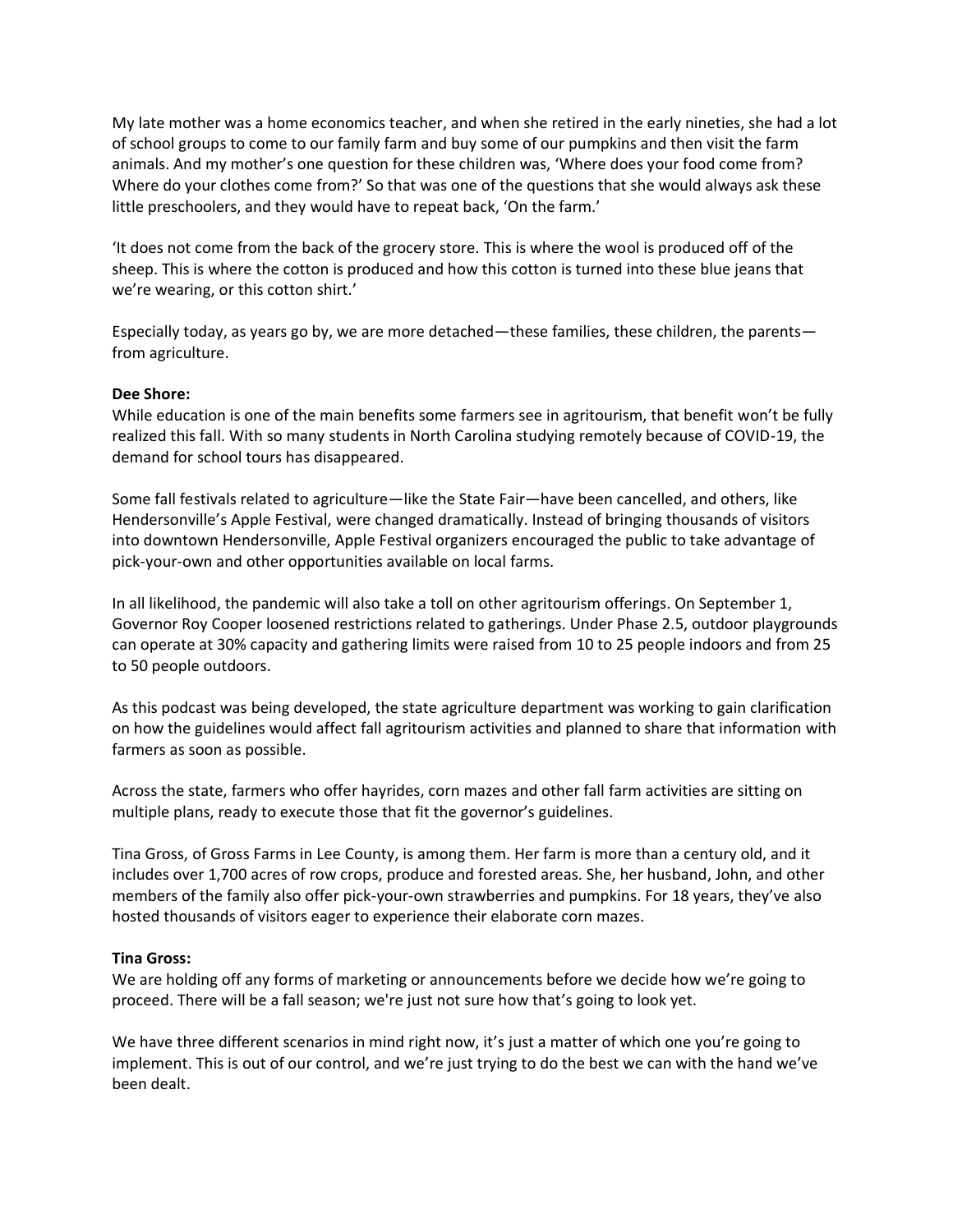#### **Dee Shore:**

Gross Farms will be selling pumpkins and fall decorations this year, but at the time we spoke, Gross was holding off on decisions about the corn maze, play area and hayrides.

Annie Baggett of the state agriculture department says agritourism farmers are adjusting, and in making adjustments to protect the public, some will undoubtedly take a financial hit.

#### **Annie Baggett:**

Farmers are really having to dig deep, get creative and adjust. if a farm has a farmstand, they may have specific hours that they are asking folks to stop by. They may set aside specific hours for vulnerable populations—for elderly or for folks that have preexisting health issues. So those kinds of considerations are happening.

They're also really focused on basically the guidelines that the Department of Health and Human Services has put out and making sure that there are opportunities for folks to visit with their safe groups.

Farmers are really having to look—is this model profitable for me? This is a business—farming is a business, as is welcoming the visitors and welcoming the public. And there are more risks attached to welcoming the public in the midst of a global pandemic.

## **Dee Shore:**

While agritourism offerings might be limited, Baggett says this fall might be a great time to consider a retreat to a farm cabin or to go camping or picnicking at a farm.

She recommends downloading the Visit NC Farms app to explore opportunities. The free app gives consumers easy access to farms and fisheries, local food, and outdoor experiences, including information about North Carolina agritourism operations.

Right now, the app covers about a third of state, including areas in the mountains, the piedmont and the coastal plain. Other areas are being added as communities invest in the project.

Baggett explains how the app is organized.

#### **Annie Baggett:**

It has eight categories which represent the main revenue streams for farms, for agriculture in North Carolina—so farms and fisheries; you-pick operations; farmers markets; tours and trails; local food and drink – so farm-to-table restaurant or a distillery, a winery; farm stays and lodging; special events; farmto-table events.

So the consumer is able to hop on. They can find the farms closest to them. They can search by activities. So if you're interested in a farm tour or, staying in a cabin or camping on a farm, finding a farmers market close to you, finding value-added products, you can filter and you can find the farms closest to you that are offering those activities.

You can also search by agricultural product. You can plug in 'blackberries' or just push the button and all of the farms offering blackberries in the state will pop up, as will the farms closest to you.